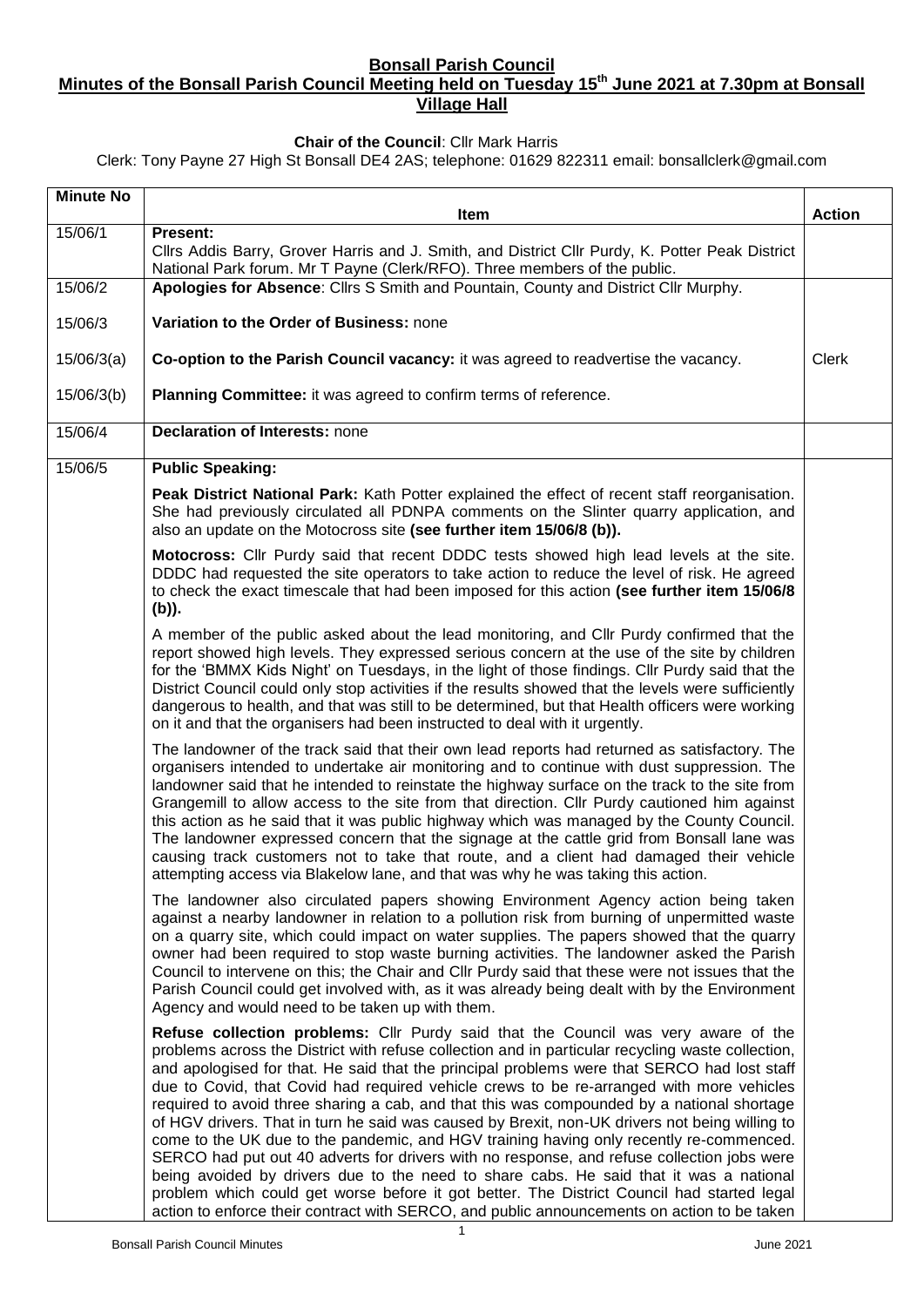**Bonsall Parish Council**

**Minutes of the Bonsall Parish Council Meeting held on Tuesday 15th June 2021 at 7.30pm at Bonsall** 

| <b>Village Hall</b> |                                                                                                                                                                                                                                                                                                 |                                                                                                                                                                                                                                                                                                                                                                                                                                                                                                                                                                                                                                                                                                                                                                                                                                                                                                                                                                                                                                                          |              |  |  |  |  |  |
|---------------------|-------------------------------------------------------------------------------------------------------------------------------------------------------------------------------------------------------------------------------------------------------------------------------------------------|----------------------------------------------------------------------------------------------------------------------------------------------------------------------------------------------------------------------------------------------------------------------------------------------------------------------------------------------------------------------------------------------------------------------------------------------------------------------------------------------------------------------------------------------------------------------------------------------------------------------------------------------------------------------------------------------------------------------------------------------------------------------------------------------------------------------------------------------------------------------------------------------------------------------------------------------------------------------------------------------------------------------------------------------------------|--------------|--|--|--|--|--|
|                     |                                                                                                                                                                                                                                                                                                 | would be made soon.                                                                                                                                                                                                                                                                                                                                                                                                                                                                                                                                                                                                                                                                                                                                                                                                                                                                                                                                                                                                                                      |              |  |  |  |  |  |
|                     | Cllrs asked whether residents could be leafleted with updates on information by the bin<br>crews, and Cllr Purdy said that he would ask if that could be done.                                                                                                                                  |                                                                                                                                                                                                                                                                                                                                                                                                                                                                                                                                                                                                                                                                                                                                                                                                                                                                                                                                                                                                                                                          |              |  |  |  |  |  |
|                     | Cllrs also queried whether this was the full explanation of difficulties, quoting examples that<br>day of two crews arriving to collect recycling bins on the same road (see further item 15/06/8<br>(i)).                                                                                      |                                                                                                                                                                                                                                                                                                                                                                                                                                                                                                                                                                                                                                                                                                                                                                                                                                                                                                                                                                                                                                                          |              |  |  |  |  |  |
|                     | Speeding on the Dale: a resident spoke about her neighbour's cat being killed by a<br>speeding driver on the Dale, and asked whether speed humps or 'No footpath' signs could be<br>installed. It was explained that the County Council had recently turned down a request for that<br>signage. |                                                                                                                                                                                                                                                                                                                                                                                                                                                                                                                                                                                                                                                                                                                                                                                                                                                                                                                                                                                                                                                          |              |  |  |  |  |  |
| 15/06/6             | Minutes of the last meeting: The Chair signed the minutes of the meeting held on 15 <sup>th</sup> May<br>2021. The Council recorded thanks to the Vice-Chair Cllr Addis for his work in chairing the<br>previous meeting.                                                                       |                                                                                                                                                                                                                                                                                                                                                                                                                                                                                                                                                                                                                                                                                                                                                                                                                                                                                                                                                                                                                                                          |              |  |  |  |  |  |
| 15/06/7             |                                                                                                                                                                                                                                                                                                 | <b>Chair's Announcements: none.</b>                                                                                                                                                                                                                                                                                                                                                                                                                                                                                                                                                                                                                                                                                                                                                                                                                                                                                                                                                                                                                      |              |  |  |  |  |  |
| 15/06/8             |                                                                                                                                                                                                                                                                                                 | <b>VILLAGE MATTERS</b><br>a) Slinter Top Quarry and Dene Quarry: Cllr Grover reported that he had checked the<br>County Council website and found that there was a new submission from the<br>applicant which was out for public consultation. The Clerk confirmed that the Parish<br>Council had not been consulted on this, and it was agreed to write to the County<br>Council to complain at lack of consultation for the Council and residents, and request<br>the opportunity to comment, and seek further information on the process.                                                                                                                                                                                                                                                                                                                                                                                                                                                                                                             | <b>Clerk</b> |  |  |  |  |  |
|                     |                                                                                                                                                                                                                                                                                                 | b) Motocross site former White Low mine: the Clerk had circulated the results of<br>independent soil testing of the BMMX site which had been commissioned by the<br>District Council Environmental Health Department at four locations across the<br>Motocross site. Samples were tested for a number of metals, and, for all but lead,<br>guidance values were not exceeded. However, for lead, the 'low risk' guidance value<br>of 1340 mg/kg was exceeded at each location, and results ranged from 9520 to<br>15300 mg/kg of lead across site.                                                                                                                                                                                                                                                                                                                                                                                                                                                                                                       |              |  |  |  |  |  |
|                     |                                                                                                                                                                                                                                                                                                 | The Clerk also reported on an email from Laura Salmon Principal Environmental<br>Health Officer, who said that Our Principle Environmental Health Officer is looking at<br>the lead levels on site under Health and Safety laws and Regulations. He has<br>requested that the site operators look at how they can demonstrate the level of risk to<br>health on site by carrying out health surveillance and monitoring in the first instance<br>and also by providing instruction, information and training to all who visit the site.<br>They must then also look at how any risk can be managed. They have been given a<br>time scale by which to provide sufficient evidence to the Council. The position in<br>relation to lead contamination levels was noted by the Council with deep concern. In<br>relation to the appeal, Kath Potter had provided an update which indicated that the<br>appeal appeared to be more likely to be dealt with by public enquiry than written<br>representations, but that this had still to be confirmed. Noted. | <b>Clerk</b> |  |  |  |  |  |
|                     |                                                                                                                                                                                                                                                                                                 | c) Park (1) Vehicle parking: further to the last meeting it was agreed that the Parish<br>Council wanted to prevent all parking on the Council park land in front of Park House,<br>in the interests of park user and highway safety, and that the Clerk should write to<br>house owners to that effect; (2) Vehicle park: there was still no update on the<br>planning position in relation to siting of a container unit; noted. It was agreed to<br>arrange a vehicle park group meeting before the July Council meeting ;(3) Play<br>equipment: a request had been received for new equipment. The play equipment<br>was currently the responsibility of the District Council. The main slide had suffered<br>some damage and it was agreed to write to the District Council to seek replacement<br>and to consider this further in the light of their response.                                                                                                                                                                                     | <b>Clerk</b> |  |  |  |  |  |
|                     |                                                                                                                                                                                                                                                                                                 | d) Public WCs: the Clerk reported that John Barnacle had been awarded the                                                                                                                                                                                                                                                                                                                                                                                                                                                                                                                                                                                                                                                                                                                                                                                                                                                                                                                                                                                |              |  |  |  |  |  |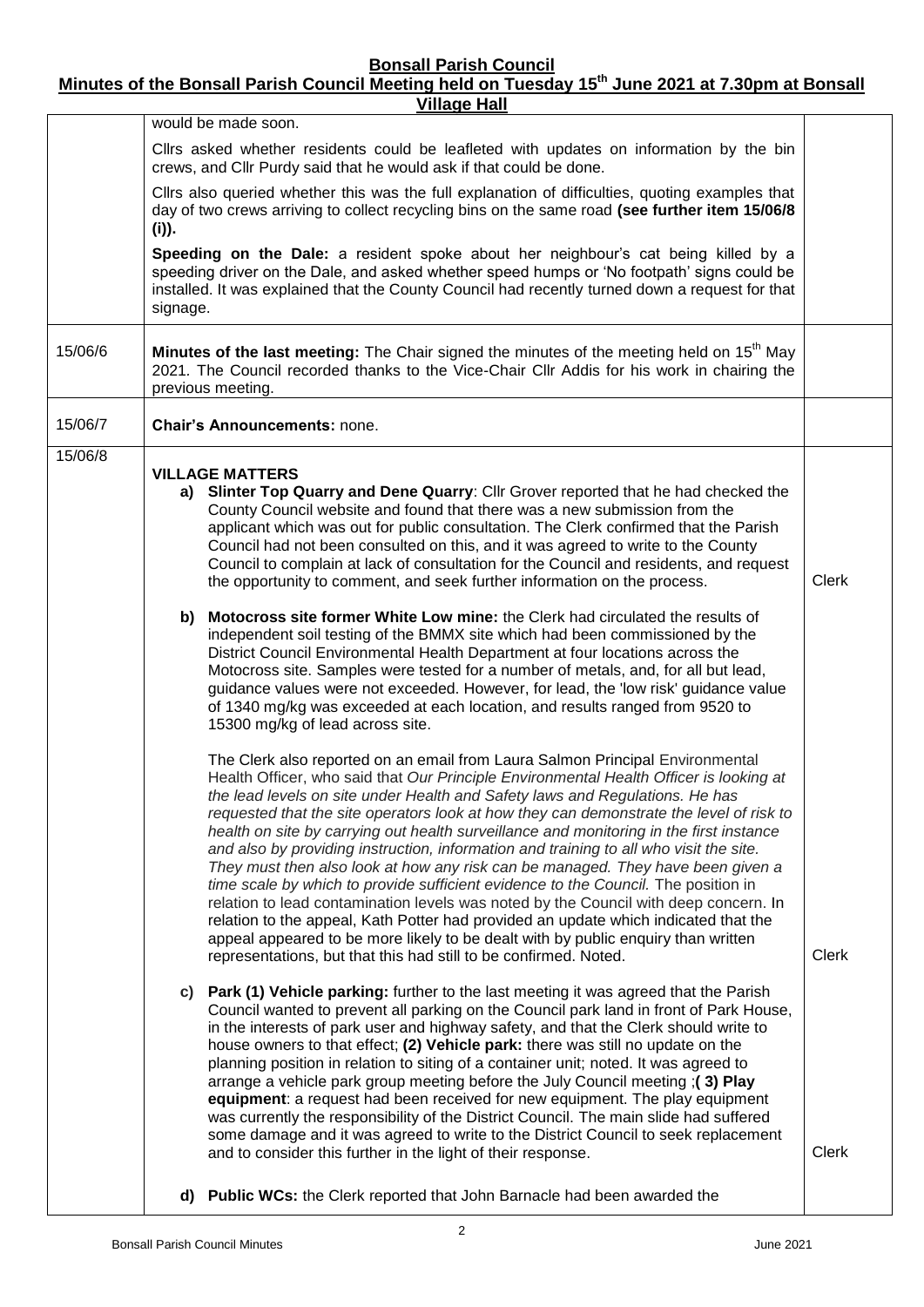#### **Bonsall Parish Council**

# **Minutes of the Bonsall Parish Council Meeting held on Tuesday 15th June 2021 at 7.30pm at Bonsall**

|         |          | <b>Village Hall</b>                                                                                                                                                                                                                                                                                                                                                                                                                                                                                                                                                                                                                                                                                                                                                                                                                                |                             |
|---------|----------|----------------------------------------------------------------------------------------------------------------------------------------------------------------------------------------------------------------------------------------------------------------------------------------------------------------------------------------------------------------------------------------------------------------------------------------------------------------------------------------------------------------------------------------------------------------------------------------------------------------------------------------------------------------------------------------------------------------------------------------------------------------------------------------------------------------------------------------------------|-----------------------------|
|         |          | replacement work for the doors at a cost of £780, and would be commencing work<br>soon; it was agreed to authorise the Clerk, in consultation with Chair and Vice-Chair,<br>to agree any additional minor works needed to window and fascia boards with the<br>contractor.                                                                                                                                                                                                                                                                                                                                                                                                                                                                                                                                                                         | Clerk/<br>Chair /VC         |
|         |          | e) Flooding: despite requests there was currently no information from the County<br>Council to report on their proposed works. The Clerk would continue to request this.<br>Noted.                                                                                                                                                                                                                                                                                                                                                                                                                                                                                                                                                                                                                                                                 | <b>Clerk</b>                |
|         | f        | Village benches: no sites had been suggested for benches around the village<br>generally, although picnic benches had been asked for in the park. Agreed to defer to<br>the next meeting.                                                                                                                                                                                                                                                                                                                                                                                                                                                                                                                                                                                                                                                          | Clerk                       |
|         |          | g) Village sign: Cllr Grover said that he would circulate the two designs to be<br>considered at the next meeting. Noted with thanks.                                                                                                                                                                                                                                                                                                                                                                                                                                                                                                                                                                                                                                                                                                              | Cllr<br>Grover              |
|         | h)       | Litter and weed collection schemes: bags had been distributed and advice issued<br>on how the schemes should operate. It was agreed to keep the operation of these<br>schemes under review.                                                                                                                                                                                                                                                                                                                                                                                                                                                                                                                                                                                                                                                        | <b>Clerk</b>                |
|         | i)       | Refuse and recycling collection: the comments of Councillor Purdy in public<br>speaking, and the action being taken by the District Council, were noted.                                                                                                                                                                                                                                                                                                                                                                                                                                                                                                                                                                                                                                                                                           |                             |
|         | j)       | Verge planting scheme: the Clerk reported that that the District Council were<br>operating a pilot project for wildflower verges across the District. Most of the verges<br>already have a significant number of wildflowers and by leaving them uncut until<br>September it allowed the plants to flower and set seed. There are also a couple of<br>sites that have relatively few wildflowers in the turf, that community groups such as<br>Wilder of Wirksworth have taken on and planted. The Council had said that the<br>scheme was not appropriate to Bonsall at the moment because the rural verges are<br>not cut by DDDC but subcontracted out, and they are waiting for DCC to start their<br>review on the management of verges for wildflowers. It was agreed to ask the District<br>Council to consider Bonsall for this next year. | Clerk                       |
|         |          | k) Speedwatch scheme: the planned training had not taken place due to some<br>confusion around the arrangements, and it was agreed to offer new dates of 21 or 22<br>June at the village hall at 10.00am.                                                                                                                                                                                                                                                                                                                                                                                                                                                                                                                                                                                                                                          | Clerk                       |
|         | I)       | Passing places Salters Lane: it was agreed to ask the County Council to provide<br>additional signage to prevent parking in passing places on Salters lane, particularly in<br>the area below Jugholes.                                                                                                                                                                                                                                                                                                                                                                                                                                                                                                                                                                                                                                            | <b>Clerk</b>                |
|         |          | m) Peak District National Park forum: after discussion it was agreed not to send a<br>representative for this group.                                                                                                                                                                                                                                                                                                                                                                                                                                                                                                                                                                                                                                                                                                                               |                             |
|         |          | n) Website: there was discussion on the website progress; it was agreed to ask Brett if<br>he would be able to bring this work to a point where it could be passed on to a new<br>developer who could take over management of the administration of the new site.<br>The Clerk was authorised to arrange payment for management and development<br>work in consultation with Chair and Vice Chair. It was also agreed to seek to broaden<br>the membership of the working group.                                                                                                                                                                                                                                                                                                                                                                   | Clerk/<br>Chair/V-C         |
|         |          | o) Councillor responsibilities: it was agreed to develop a list of Councillors who had<br>interest in specific topics who could be points of contact for those areas (without<br>having any responsibility to act on behalf of the Council). Cllr Addis offered to draw<br>up a draft list for the next meeting; noted with thanks.                                                                                                                                                                                                                                                                                                                                                                                                                                                                                                                | Cllr Addis/<br><b>Clerk</b> |
| 15/06/9 |          |                                                                                                                                                                                                                                                                                                                                                                                                                                                                                                                                                                                                                                                                                                                                                                                                                                                    |                             |
|         | Finance: | a) Monthly Payments received: Bank Cashback £0.08p.                                                                                                                                                                                                                                                                                                                                                                                                                                                                                                                                                                                                                                                                                                                                                                                                |                             |
|         |          | b) Statement/ Annual Accounts: the statement for period 2 detailing income and<br>expenditure from 01 May to 01 June 2021 was approved (noted that £682.66 for                                                                                                                                                                                                                                                                                                                                                                                                                                                                                                                                                                                                                                                                                     |                             |